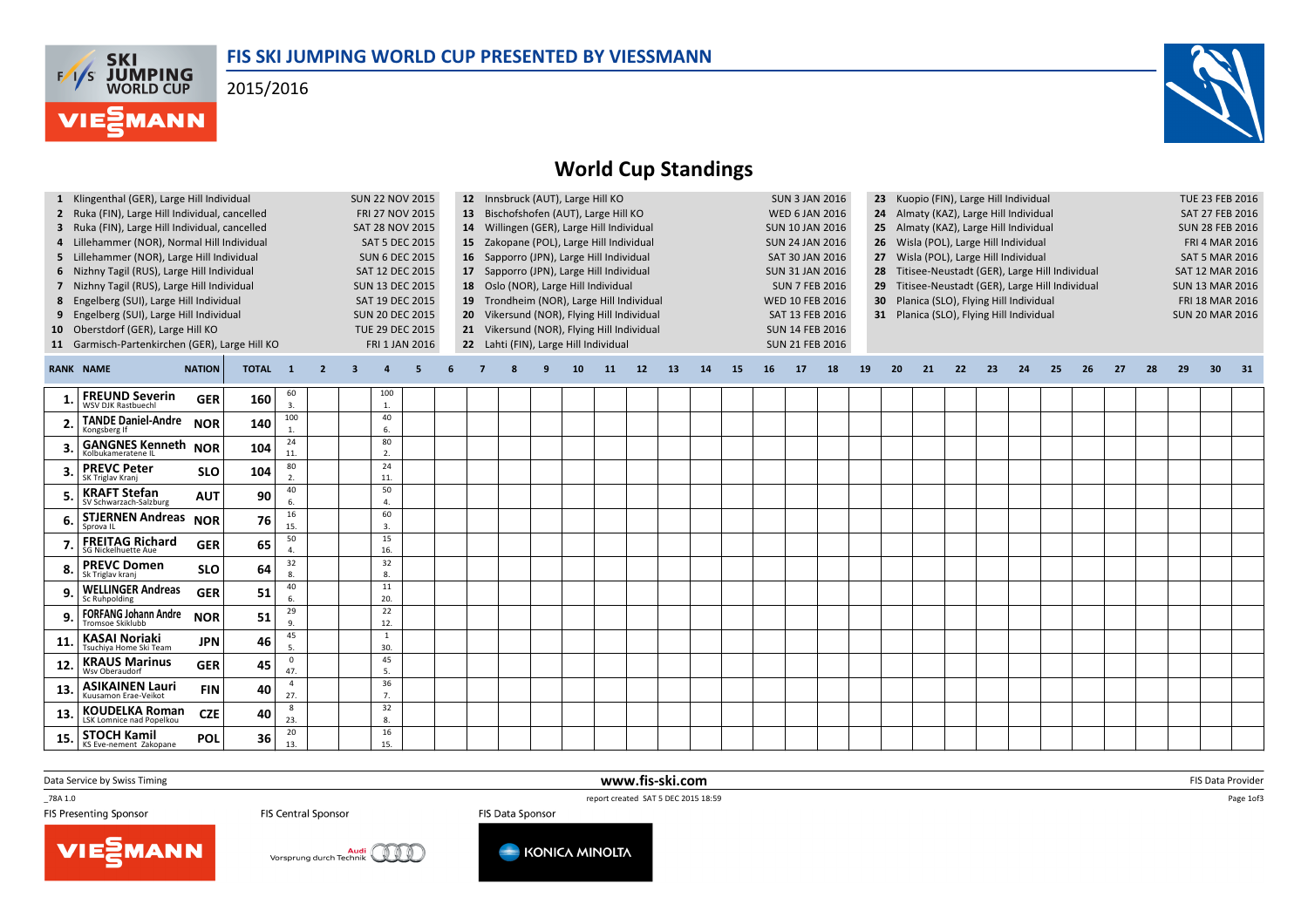

2015/2016





## World Cup Standings

|     | <b>RANK NAME</b>                                           | <b>NATION</b> | TOTAL 1 |                                   | $\overline{2}$ | $\overline{\mathbf{3}}$ | $\boldsymbol{4}$               | 5 | 6 | -7 | q | 10 | 11 | 12 | 13 | 14 | 15 | <b>16</b> | <b>17</b> | <b>18</b> | <b>19</b> | 20 | 21 | 22 | 23 | 24 | 25 | 26 | 27 | 28 | 29 | 30 | 31 |
|-----|------------------------------------------------------------|---------------|---------|-----------------------------------|----------------|-------------------------|--------------------------------|---|---|----|---|----|----|----|----|----|----|-----------|-----------|-----------|-----------|----|----|----|----|----|----|----|----|----|----|----|----|
| 16. | <b>POPPINGER Manuel</b><br>SV Innsbruck-Bergisel-Tirol     | <b>AUT</b>    | 33      | $\overline{7}$<br>24.             |                |                         | 26<br>10.                      |   |   |    |   |    |    |    |    |    |    |           |           |           |           |    |    |    |    |    |    |    |    |    |    |    |    |
| 16. | <b>HAYBOECK Michael</b><br>UVB Hinzenbach-Oberoesterreich  | <b>AUT</b>    | 33      | 13<br>18.                         |                |                         | 20<br>13.                      |   |   |    |   |    |    |    |    |    |    |           |           |           |           |    |    |    |    |    |    |    |    |    |    |    |    |
| 18. | SCHLIERENZAUER Gregor                                      | <b>AUT</b>    | 32      | 14<br>17.                         |                |                         | 18<br>14.                      |   |   |    |   |    |    |    |    |    |    |           |           |           |           |    |    |    |    |    |    |    |    |    |    |    |    |
| 19. | <b>AMMANN Simon</b><br><b>SSC Toggenburg</b>               | <b>SUI</b>    | 28      | 18<br>14.                         |                |                         | 10<br>21.                      |   |   |    |   |    |    |    |    |    |    |           |           |           |           |    |    |    |    |    |    |    |    |    |    |    |    |
| 20. | <b>ITO Daiki</b><br>Megmilk Snow Brand Ski Team            | <b>JPN</b>    | 27      | 22<br>12.                         |                |                         | 5<br>26.                       |   |   |    |   |    |    |    |    |    |    |           |           |           |           |    |    |    |    |    |    |    |    |    |    |    |    |
| 21. | <b>TEPES Jurij</b><br>SD Dolomiti                          | <b>SLO</b>    | 26      | 26<br>10.                         |                |                         | $\mathbf 0$<br>38.             |   |   |    |   |    |    |    |    |    |    |           |           |           |           |    |    |    |    |    |    |    |    |    |    |    |    |
| 21  | <b>JANDA Jakub</b><br>Dukla Liberec                        | <b>CZE</b>    | 26      | 12<br>19.                         |                |                         | 14<br>17.                      |   |   |    |   |    |    |    |    |    |    |           |           |           |           |    |    |    |    |    |    |    |    |    |    |    |    |
| 23. | <b>TAKEUCHI Taku</b><br>Kitano Construction Corp. Ski Club | <b>JPN</b>    | 15      | 15<br>16.                         |                |                         | $^{\circ}$<br>33.              |   |   |    |   |    |    |    |    |    |    |           |           |           |           |    |    |    |    |    |    |    |    |    |    |    |    |
| 24. | <b>KOT Maciej</b><br>AZS Zakopane                          | <b>POL</b>    | 13      | $\mathbf 0$<br>46.                |                |                         | 13<br>18.                      |   |   |    |   |    |    |    |    |    |    |           |           |           |           |    |    |    |    |    |    |    |    |    |    |    |    |
| 24  | <b>HILDE Tom</b><br>Asker Skiklubb                         | <b>NOR</b>    | 13      | 10<br>21.                         |                |                         | $\overline{\mathbf{3}}$<br>28. |   |   |    |   |    |    |    |    |    |    |           |           |           |           |    |    |    |    |    |    |    |    |    |    |    |    |
| 26. | <b>LANISEK Anze</b><br>Ssk Menges                          | <b>SLO</b>    | 12      | $\mathbf{0}$<br>35.               |                |                         | 12<br>19.<br>$^{\circ}$        |   |   |    |   |    |    |    |    |    |    |           |           |           |           |    |    |    |    |    |    |    |    |    |    |    |    |
| 27. | <b>LEYHE Stephan</b><br>SC Willingen                       | <b>GER</b>    | 11      | 11<br>20.                         |                |                         | 39.                            |   |   |    |   |    |    |    |    |    |    |           |           |           |           |    |    |    |    |    |    |    |    |    |    |    |    |
| 28. | HAZETDINOV Ilmir<br>SDUSHOR 33 MOSKOVSKAYA OBLAST - RES    | <b>RUS</b>    | 10      | 10<br>21.                         |                |                         | $\mathbf 0$<br>46.<br>9        |   |   |    |   |    |    |    |    |    |    |           |           |           |           |    |    |    |    |    |    |    |    |    |    |    |    |
| 29. | <b>HULA Stefan</b><br>KS Eve-nement Zakopane               | POL           | 9       |                                   |                |                         | 22.<br>8                       |   |   |    |   |    |    |    |    |    |    |           |           |           |           |    |    |    |    |    |    |    |    |    |    |    |    |
| 30. | <b>MURANKA Klemens</b><br>TS Wisla Zakopane                | POL           | 8       | $\mathbf 0$<br>49.<br>$\mathbf 0$ |                |                         | 23.<br>$\overline{7}$          |   |   |    |   |    |    |    |    |    |    |           |           |           |           |    |    |    |    |    |    |    |    |    |    |    |    |
| 31. | <b>WANK Andreas</b><br>SC Hinterzarten                     | <b>GER</b>    |         | 40.                               |                |                         | 24.<br>6                       |   |   |    |   |    |    |    |    |    |    |           |           |           |           |    |    |    |    |    |    |    |    |    |    |    |    |
| 32. | <b>ZOGRAFSKI Vladimir</b>                                  | <b>BUL</b>    | 6       | ngc<br>6                          |                |                         | 25.<br>$\mathbf{0}$            |   |   |    |   |    |    |    |    |    |    |           |           |           |           |    |    |    |    |    |    |    |    |    |    |    |    |
| 32. | <b>FANNEMEL Anders NOR</b><br>Hornindal II                 |               | 6       | 25.<br>5                          |                |                         | 41.<br>$\mathbf{0}$            |   |   |    |   |    |    |    |    |    |    |           |           |           |           |    |    |    |    |    |    |    |    |    |    |    |    |
| 34. | <b>MATURA Jan</b><br>Dukla Liberec                         | <b>CZE</b>    | 5       | 26.                               |                |                         | 56.<br>$\overline{4}$          |   |   |    |   |    |    |    |    |    |    |           |           |           |           |    |    |    |    |    |    |    |    |    |    |    |    |
| 35. | <b>SAKUYAMA Kento</b><br>Kitano Construction Corp.Ski Team | <b>JPN</b>    | Δ       | nqc<br>$\overline{\mathbf{3}}$    |                |                         | 27.                            |   |   |    |   |    |    |    |    |    |    |           |           |           |           |    |    |    |    |    |    |    |    |    |    |    |    |
| 36. | <b>LAMY CHAPPUIS Ronan</b><br>Bois D'amont                 | <b>FRA</b>    | 3       | 28.                               |                |                         | $\overline{2}$                 |   |   |    |   |    |    |    |    |    |    |           |           |           |           |    |    |    |    |    |    |    |    |    |    |    |    |
| 37. | <b>PEIER Killian</b><br>Vallee du Joux                     | <b>SUI</b>    | 2       | $\overline{0}$<br>31.             |                |                         | 29.                            |   |   |    |   |    |    |    |    |    |    |           |           |           |           |    |    |    |    |    |    |    |    |    |    |    |    |

Data Service by Swiss Timing

\_78A 1.0

FIS Presenting Sponsor

FIS Central Sponsor

 report created SAT 5 DEC 2015 18:59 FIS Data Sponsor

www.fis-ski.com

m FIS Data Provider<br>E<sup>1950</sup> - Provider Provider Provider Provider Provider Provider Provider Provider Provider Provider Provider Pro<br>Provider Provider Provider Provider Provider Provider Provider Provider Provider Provider







Page 2of3